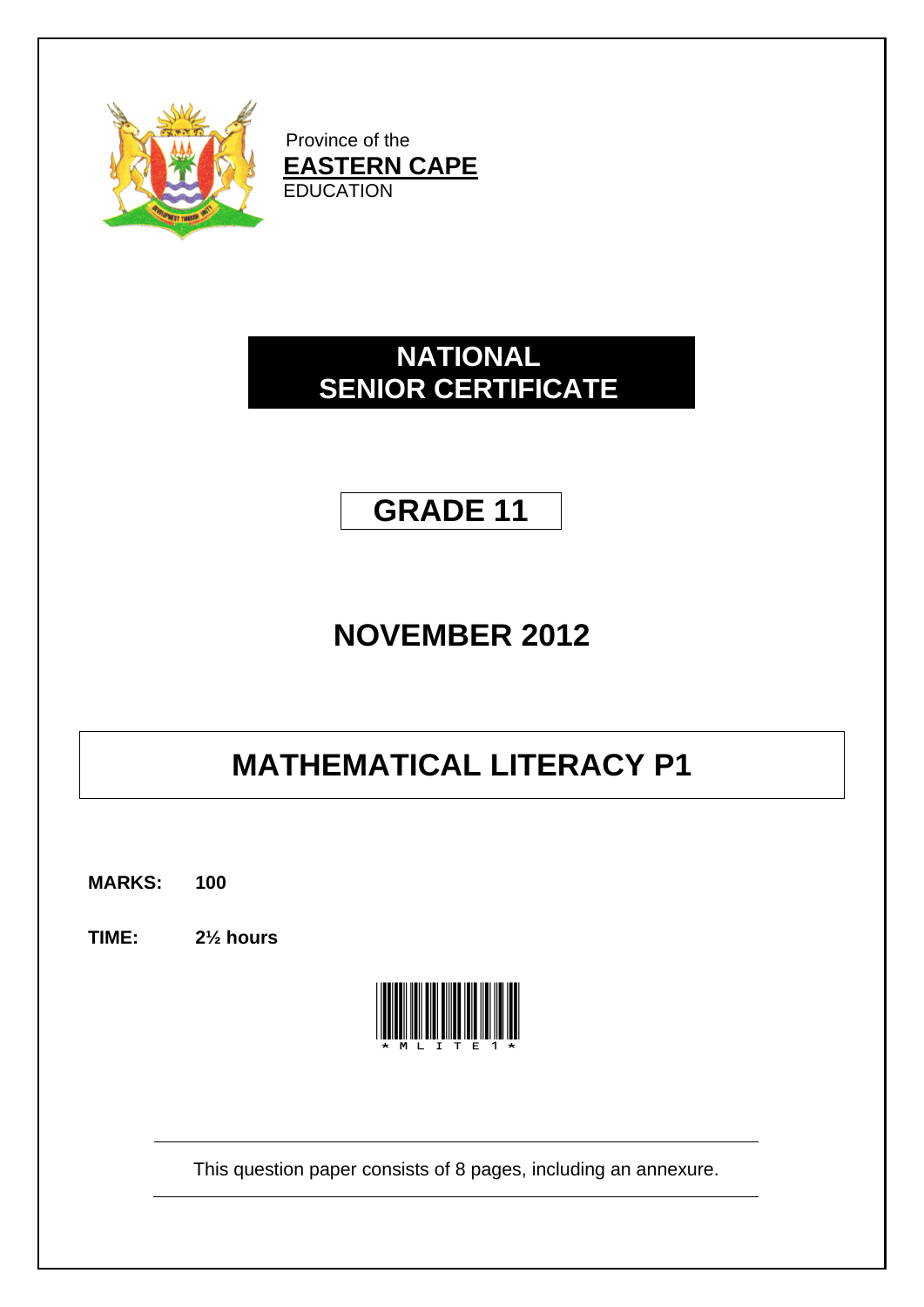#### **INSTRUCTIONS AND INFORMATION**

- 1. This question paper consists of FOUR questions.
- 2. Answer ALL the questions.
- 3. QUESTIONS 4.2.2 and 4.2.3 must be answered on the attached annexure. Write your name in the space provided on the annexure and hand it in with your ANSWER BOOK.
- 4. Number your answers correctly according to the numbering system used in the question paper.
- 5. A non-programmable and non-graphical calculator may be used, unless stated otherwise.
- 6. ALL calculations and steps must be shown clearly.
- 7. ALL final answers must be rounded off to TWO decimal places, unless stated otherwise.
- 8. Units of measurement must be indicated where applicable.
- 9. Start EACH question on a NEW page.
- 10. Write neatly and legibly.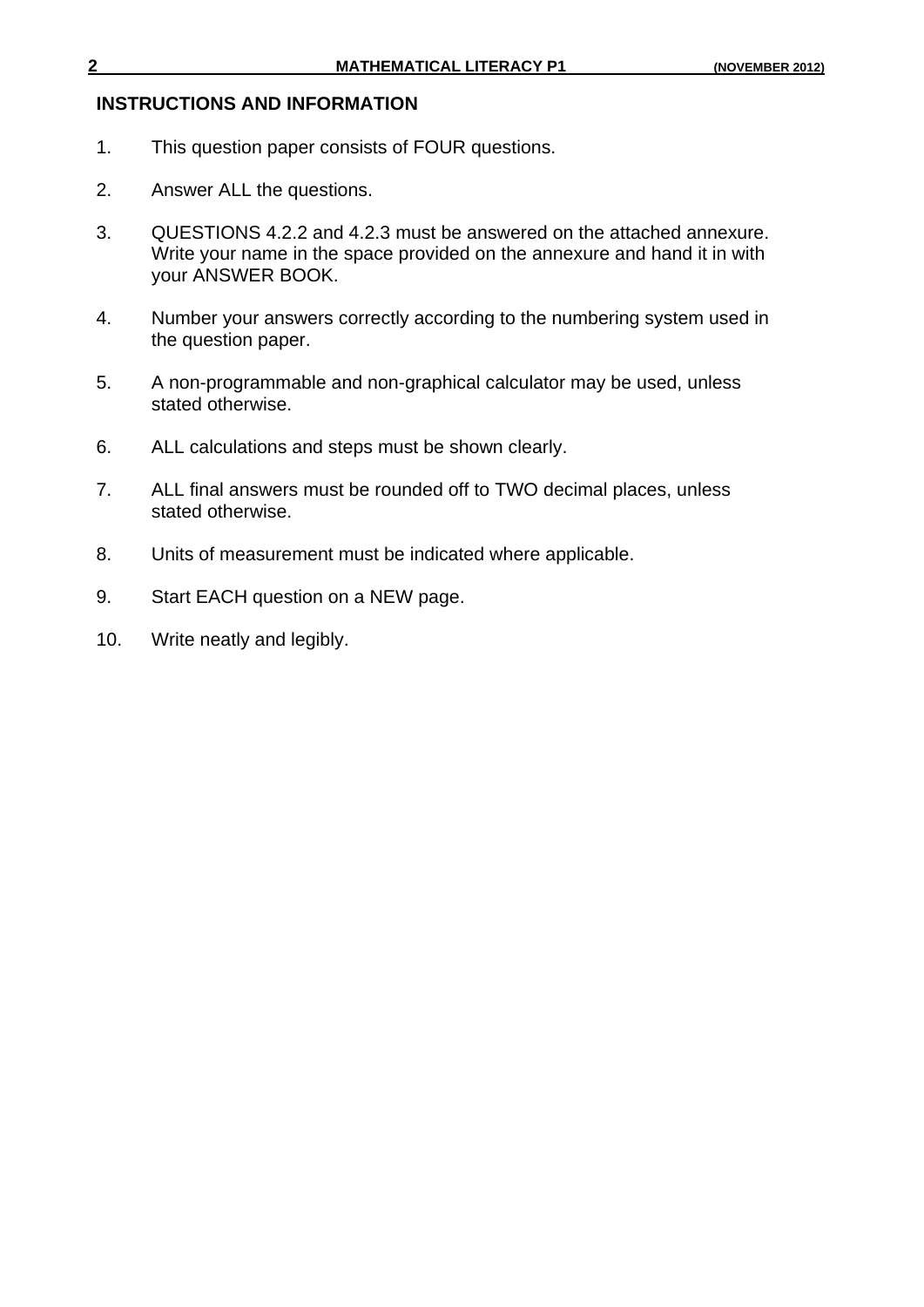- 1.1 DVD Musika is having a sale. All CDs are reduced by 15% and all DVDs are marked down by a  $\frac{1}{4}$ . Calculate the following:
	- 1.1.1 If CDs were marked at R125,00, how much will you pay for them while they are on sale? (2)
	- 1.1.2 If all DVDs were R215, calculate what their sale price will be. (3)
- 1.2 During the holidays Peter spent 2 hours gardening. He spent 45 minutes mowing the lawn, 20 minutes trimming the edges, 30 minutes weeding and the remainder of the time watering the flowers. What fraction of the time (in the simplest form) did Peter spend:
	- 1.2.1 mowing the lawn? (2)
	- 1.2.2 watering the flowers? (4)
- 1.3 Naledi has been asked to bake 50 cheese muffins for a school function. After looking in all her recipe books she found the following recipe:

| <b>Cheese Muffins</b>                                                  |  |
|------------------------------------------------------------------------|--|
| (makes 30)                                                             |  |
| 600 g Flour<br>50 ml Baking Powder<br>450 g Grated Cheese<br>60 ml Oil |  |
| 750 ml Milk                                                            |  |

To assist Naledi, calculate how much she needs of the following to make the 50 cheese muffins required:

|     | 1.3.1 | Flour                                                                                                                                                                                                                                                                                                         | (2) |
|-----|-------|---------------------------------------------------------------------------------------------------------------------------------------------------------------------------------------------------------------------------------------------------------------------------------------------------------------|-----|
|     | 1.3.2 | <b>Grated Cheese</b>                                                                                                                                                                                                                                                                                          | (2) |
| 1.4 |       | Peter and Naledi went to George with their parents during the holidays. It<br>took them 6 hours to travel 561 km from King William's Town to George.<br>The car's petrol tank was full when they left King William's Town. When<br>they stopped at George the tank was filled up with 31,17 litres of petrol. |     |
|     | 1.4.1 | What was their average speed for the trip? Give your answer to<br>the nearest km.<br>Use the formula:<br>Distance travelled = speed $x$ time                                                                                                                                                                  | (4) |
|     | 1.4.2 | Calculate how far they travelled on 1 litre of petrol. Give your<br>answer correct to the nearest km.                                                                                                                                                                                                         | (3) |
|     | 1.4.3 | Calculate the cost of the petrol, if the petrol price was R10,05 when<br>they filled up in George.                                                                                                                                                                                                            | (3) |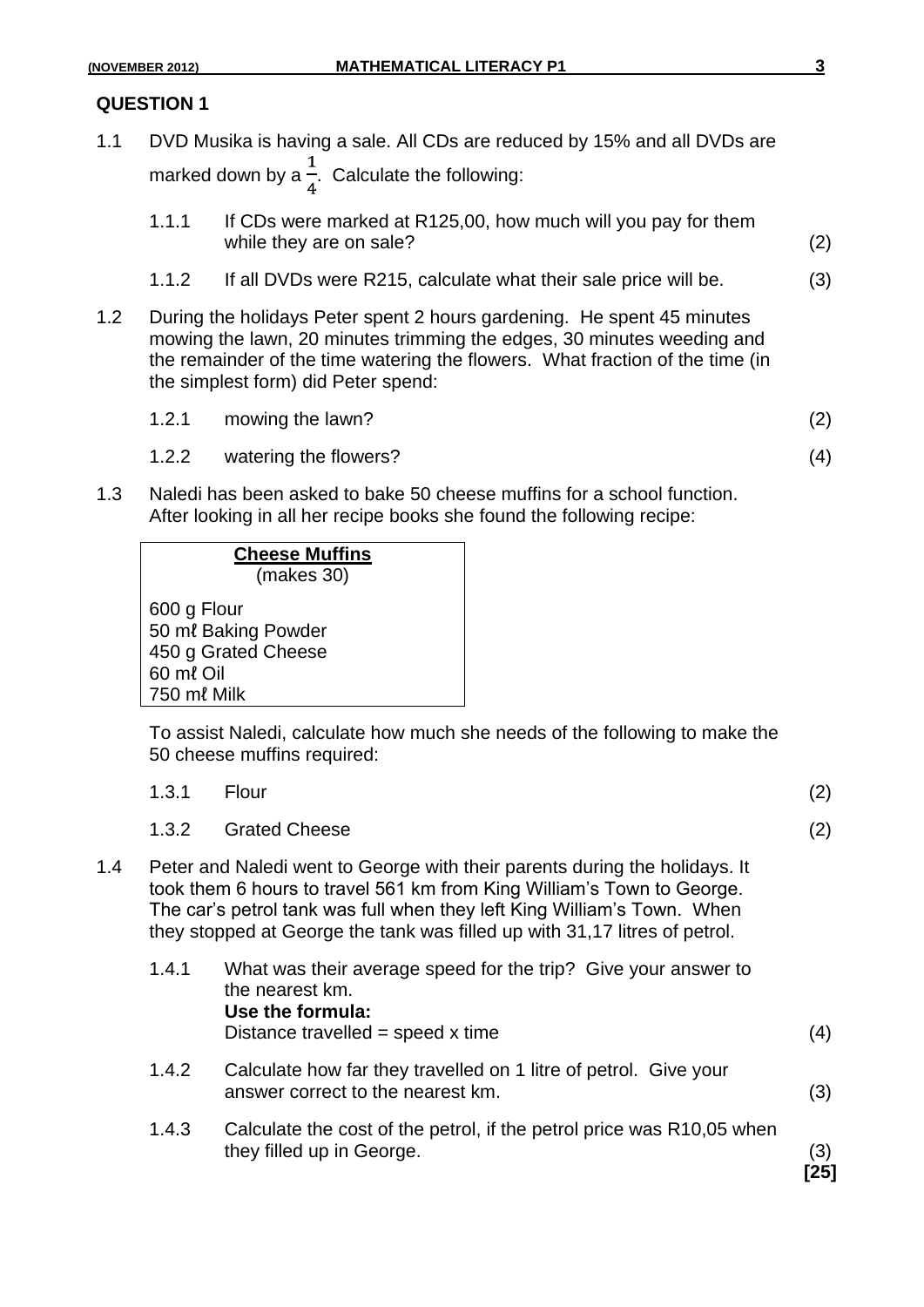Xolani is making and selling wooden coffee tables for a living. The graphs below show his expenses and income for a month.



Use the graphs to answer the following questions:

| 2.1  | What are Xolani's minimum fixed expenses even when he has made no<br>coffee tables at all? Say what you think this cost is.              | (2)         |
|------|------------------------------------------------------------------------------------------------------------------------------------------|-------------|
| 2.2  | Give TWO examples of expenses that Xolani has in making coffee tables.                                                                   | (2)         |
| 2.3  | How many coffee tables must Xolani sell in order to break even?                                                                          | (2)         |
| 2.4  | What are Xolani's expenses when he makes 20 coffee tables?                                                                               | (2)         |
| 2.5  | What is Xolani's income when he sells 20 coffee tables?                                                                                  | (2)         |
| 2.6  | How much profit has Xolani made when he sells 20 coffee tables?                                                                          | (3)         |
| 2.7  | Calculate how much Xolani sells 1 coffee table for.                                                                                      | (3)         |
| 2.8  | What will be Xolani's income when he sells 15 coffee tables?                                                                             | (2)         |
| 2.9  | If Xolani were to sell his coffee tables for R60 what would happen to his<br>profit? Show the reason for your answer using calculations. | (4)         |
| 2.10 | If Xolani has an income of R585,00, how many tables has he sold?                                                                         | (2)<br>[24] |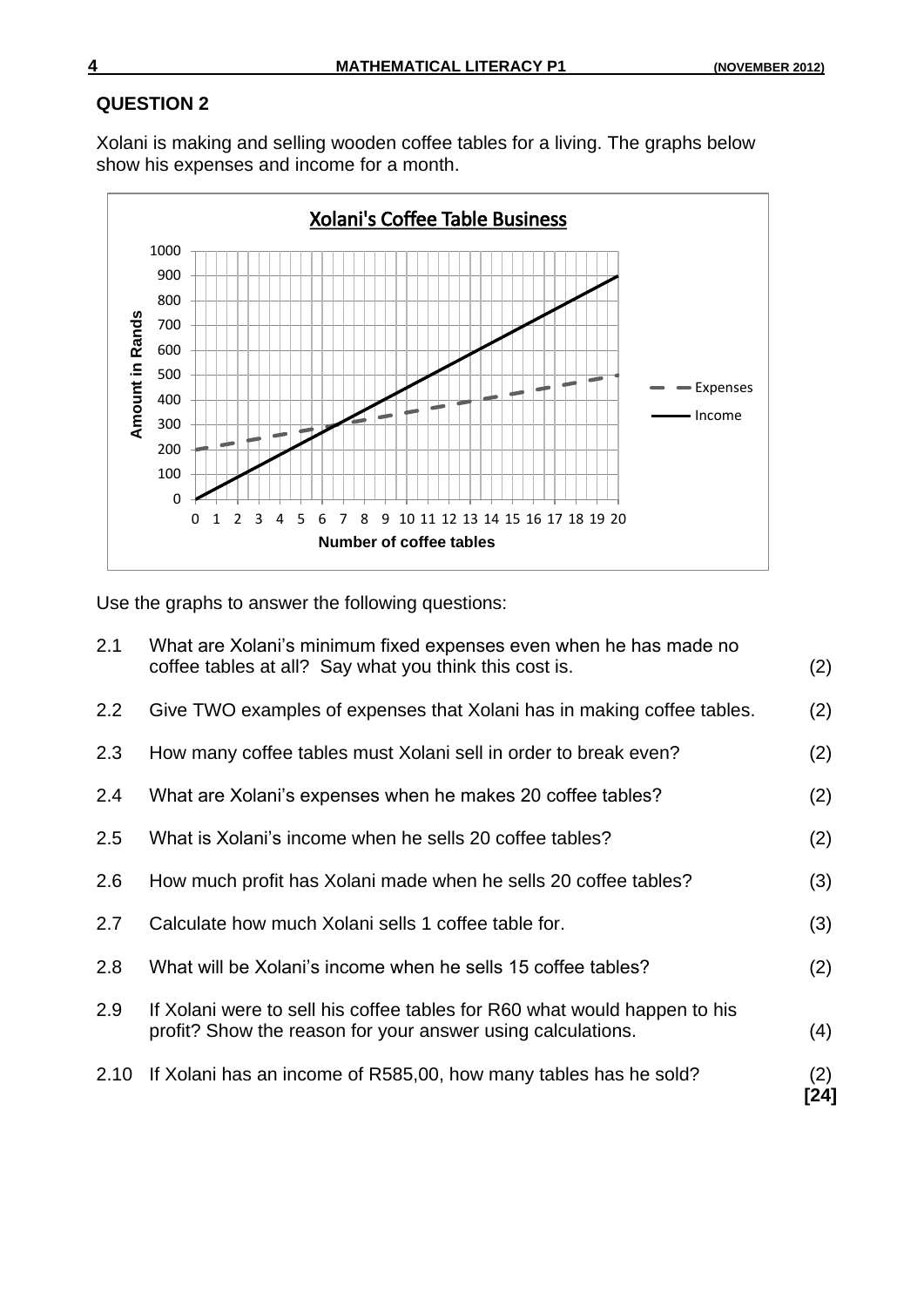Cereal is sold in boxes to prevent it from breaking while being transported and handled. The company has to be careful in the design of the box so as to not use too much cardboard. The picture below show the packaging decided upon and the measurements.

|     | <b>Breaktast</b><br>25 cm<br><b>Pereal</b>                                                                                                                                                                    |               |
|-----|---------------------------------------------------------------------------------------------------------------------------------------------------------------------------------------------------------------|---------------|
|     | $-7,5$ cm<br>20 cm                                                                                                                                                                                            |               |
| 3.1 | Draw a net for the cereal box showing all the necessary measurements.                                                                                                                                         | (4)           |
| 3.2 | Calculate the surface area of the box in $cm2$ . Remember there are six sides<br>to the box and each side is a rectangular shape.<br>The area for a rectangle $=$ length x breadth                            | (5)           |
| 3.3 | If cardboard cost 0,06 cents per $cm2$ , calculate how much the cardboard for<br>1 box will cost.                                                                                                             | (3)           |
| 3.4 | If printing of the box costs 0,04 cents per $cm2$ , calculate the cost for printing<br>1 box.                                                                                                                 | (3)           |
| 3.5 | Calculate the volume of the box.<br>Use the formula: Volume $=$ length x breadth x height                                                                                                                     | (3)           |
| 3.6 | If 7,5 g of cereal has a volume of 1 cm <sup>3</sup> , calculate how many grams of cereal<br>will fit into this box.                                                                                          | (3)           |
| 3.7 | The cereal boxes get cut from rolls of card measuring 2 m by 15 m. The box<br>nets are placed next to each other without any spaces in between. Calculate<br>how many boxes can be cut from one roll of card. | (5)<br>$[26]$ |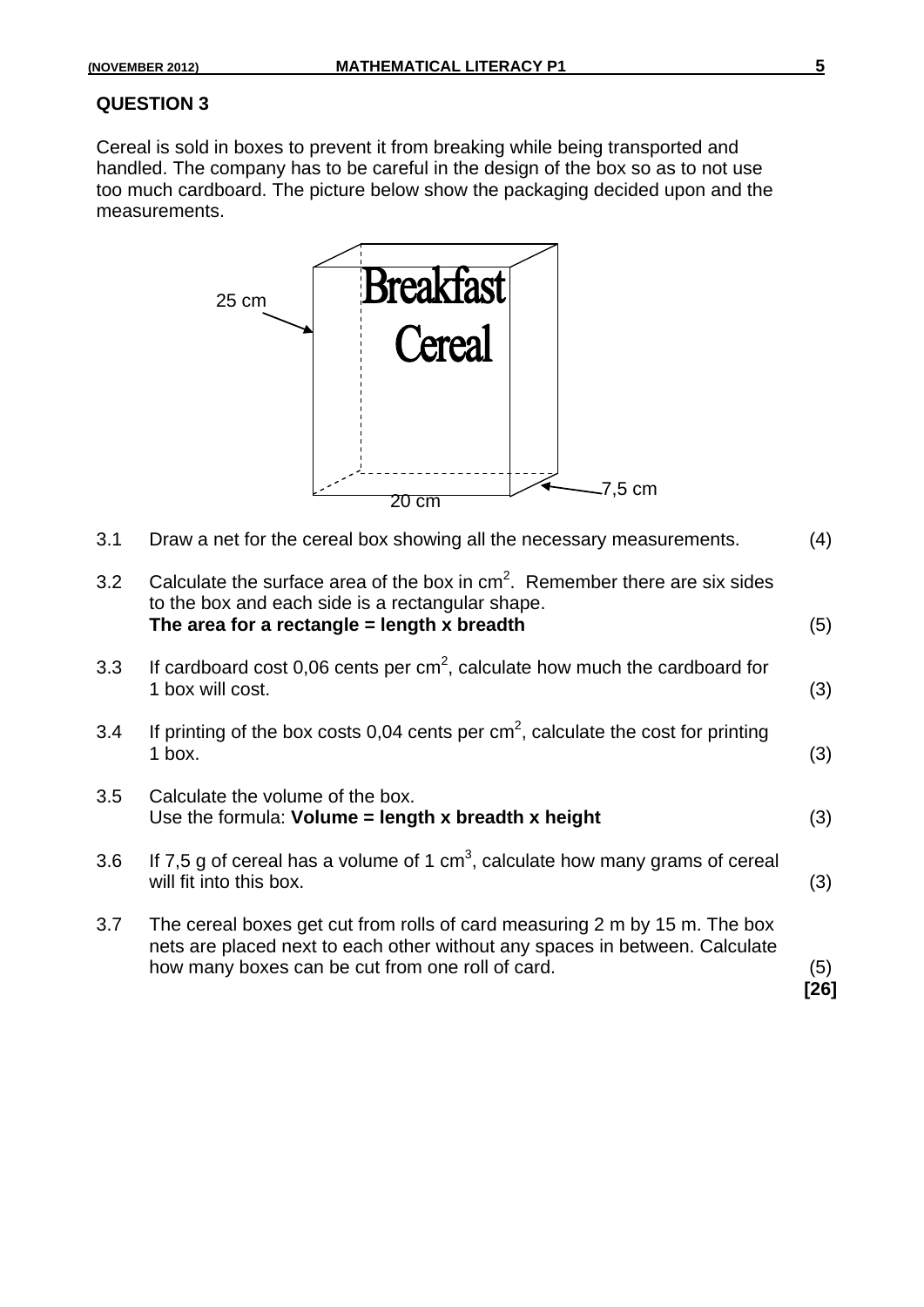4.1 A recent survey was done to find out which cars were the most popular in South Africa. The following two graphs show the results obtained in two different suburbs in Johannesburg.



|     | 4. L. L | VILICITIS LITE IIIOSL POPULAI CAL III SUDUID A?                                                                                                                 | $\left(1\right)$ |
|-----|---------|-----------------------------------------------------------------------------------------------------------------------------------------------------------------|------------------|
|     | 4.1.2   | Which is the most popular car in Suburb B?                                                                                                                      | (1)              |
|     | 4.1.3   | What can you tell about the income of the residents of the two<br>suburbs?                                                                                      | (2)              |
|     | 4.1.4   | If you were to use just the two surveys given, would they give you a<br>true picture of the most popular car in South Africa? Give a reason<br>for your answer. | (2)              |
| 4.2 |         | The Grade 11A class was given an English Language test out of 100 last<br>week. These were the results in ranked order:                                         |                  |

|  | 23 41 42 50 50 51 54 55 56 57 |  |  |  |  |
|--|-------------------------------|--|--|--|--|
|  | 60 61 65 66 66 67 68 69 70 70 |  |  |  |  |
|  | 70 72 74 76 79 82 85 86 88    |  |  |  |  |

- 4.2.1 Calculate the following:
	- (a) The mean mark (3)
	- $(b)$  The mode  $(1)$
	- (c) The median (2)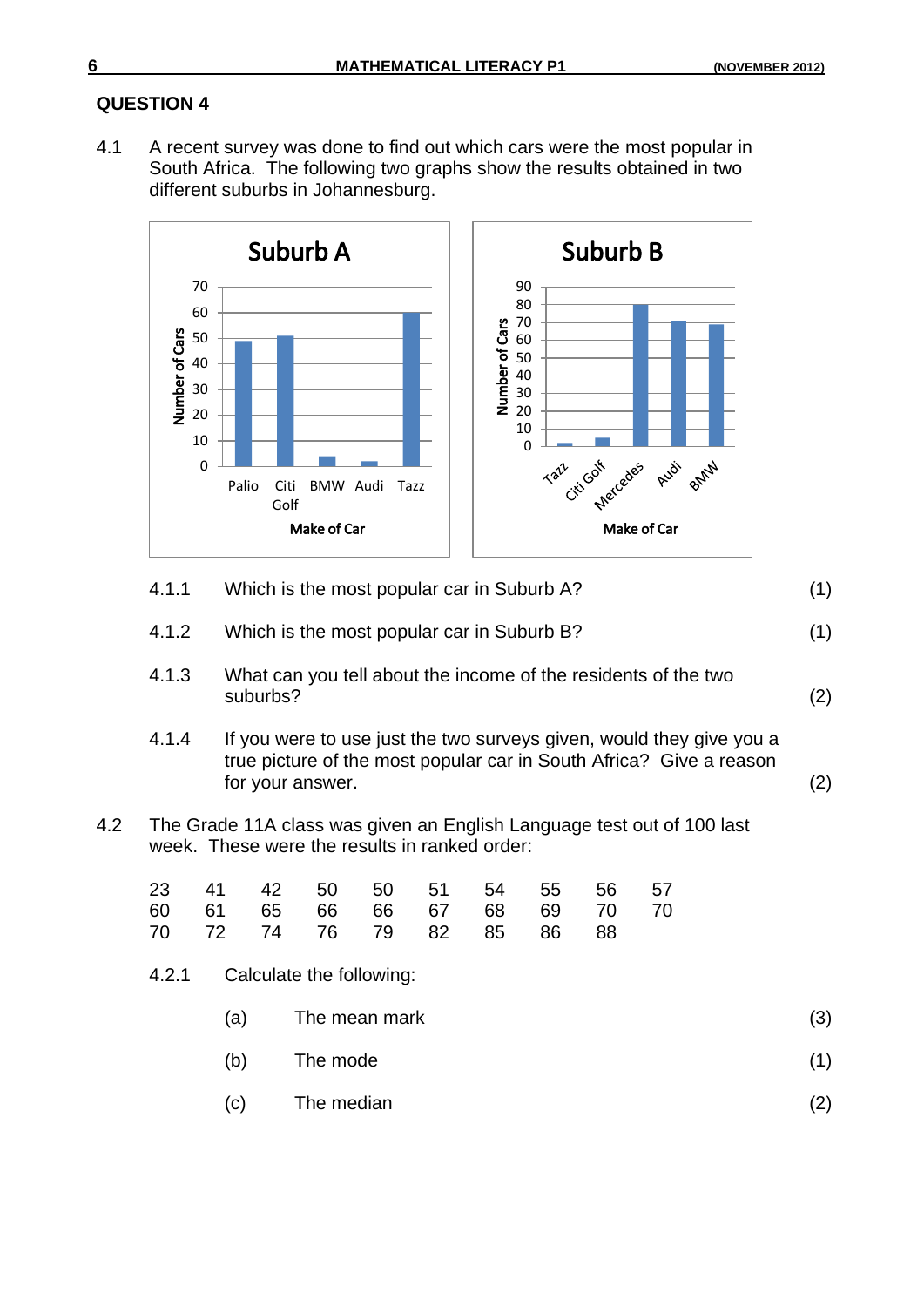4.2.2 Complete the frequency table below using the table given on the annexure for your answers.

| <b>Interval</b> | <b>Frequency</b> |
|-----------------|------------------|
| $20 - 29$       |                  |
| $30 - 39$       |                  |
| $40 - 49$       |                  |
| $50 - 59$       |                  |
| $60 - 69$       |                  |
| $70 - 79$       |                  |
| $80 - 89$       |                  |

| 4.2.5 | Was this test too difficult or too easy? Motivate your answer.                                                                                                 | (2)<br>$[25]$ |
|-------|----------------------------------------------------------------------------------------------------------------------------------------------------------------|---------------|
| 4.2.4 | Which measure of central tendency in QUESTION 4.2.1 $a - c$ tells<br>you the most about how the class performed in the test? Give a<br>reason for your answer. | (2)           |
| 4.2.3 | Draw a histogram using the results from your frequency table. Use<br>the grid on the annexure to construct the histogram.                                      | (5)           |